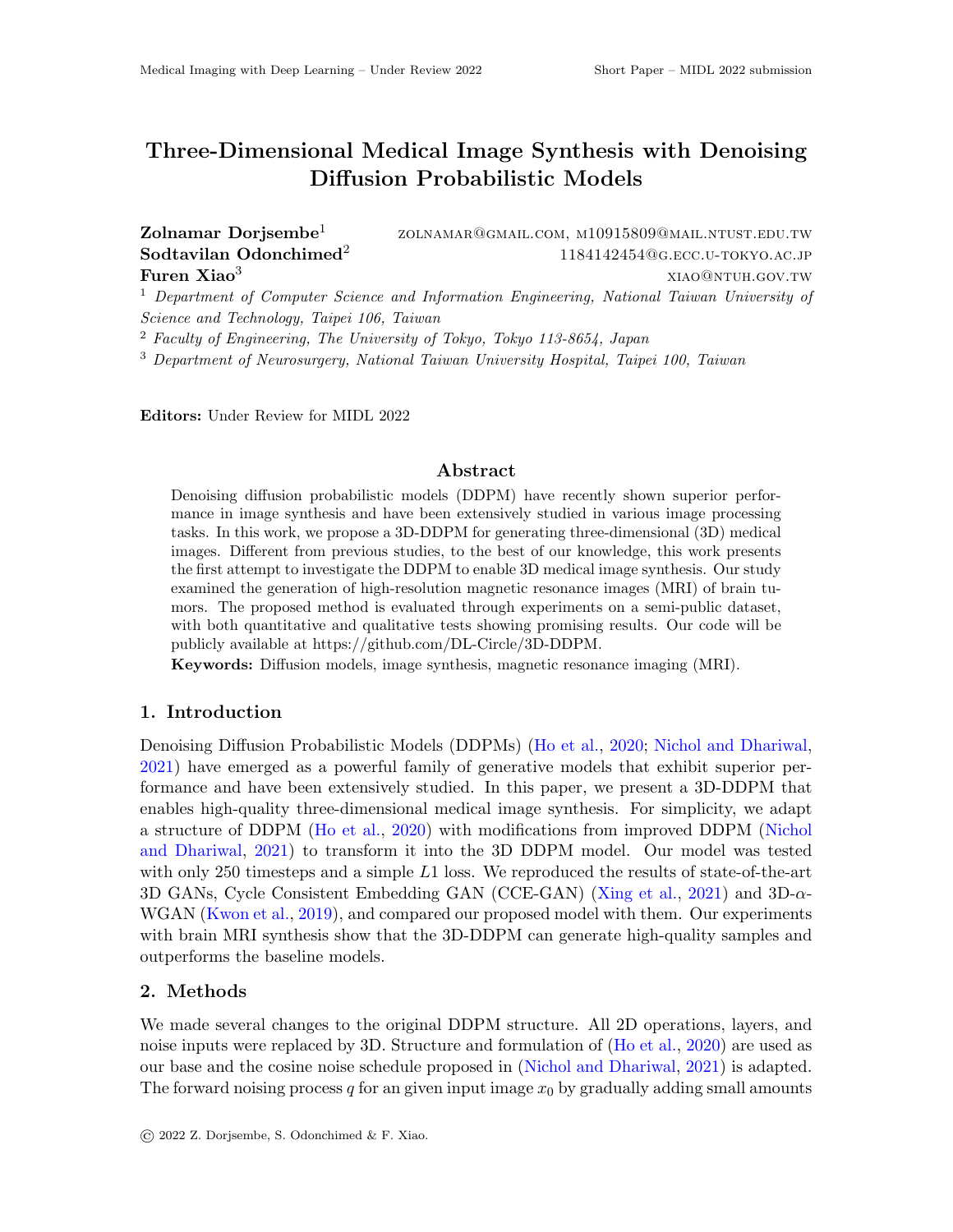of Gaussian noise based on the cosine noise schedule in  $T$  steps sampled from uniform distribution. The reverse process  $p_{\theta}$  is learned by optimizing the model parameters. The main architecture of the proposed method is shown in Figure [1.](#page-1-0) Considering the space limitations here, we have only provided an overview of the architecture. More details, such as the mathematical formulations, the overall training, and the sampling procedures, can be found in our Github repository  $<sup>1</sup>$  $<sup>1</sup>$  $<sup>1</sup>$ .</sup>

<span id="page-1-0"></span>

Figure 1: Model architecture

#### 3. Experiments and Results

Dataset: We trained our model on National Taiwan University Hospital's Intracranial Tu-mor Segmentation (ICTS) dataset<sup>[2](#page-0-0)</sup> which contains 1500 contrast-enhanced anonymized T1 images. We further processed with MRIPreprocessor<sup>[3](#page-0-0)</sup>: for brain extraction, cropped and resized them to be of size  $128 \times 128 \times 128$ , rescaled the intensities to [-1,1] and applied only horizontal flip augmentation. In addition, we resized the images to  $64 \times 64 \times 64$  in order to compare results of GAN models.

Models and Training: We compared the following models:  $(1)$  3D- $\alpha$ -WGAN [\(Kwon et al.,](#page-2-3) [2019\)](#page-2-3), (2) CCE-GAN [\(Xing et al.,](#page-2-2) [2021\)](#page-2-2). All models are trained on Tesla V100–SXM2 32 GB GPU card with the batch size of 4 for 50K iterations. Our DDPM model is trained with the simple L1 loss, the cosine noise schedule for 250 steps, a learning rate of  $10^{-4}$  for the Adam optimizer, number of channels in the first layer is chosen as 64, and used one attention head at resolution 16.

Evaluation: For a quantitative assessment, we chose the pair-wise Multi-Scale Structural Similarity (MS-SSIM)[\(Kwon et al.,](#page-2-3) [2019\)](#page-2-3), which measures the diversity of generated images. MS-SSIM scores were calculated with the average from 1000 sample pairs for each model. The qualitative evaluation was done by visually assessing the images. We asked two neuroradiologists and a neurosurgeon, each with over 15 years of experience, to classify real and fake MRI images generated by models and the original dataset. Experts were shown 200 images consisting of a 50/50/50/50 mixture of real and synthetic images of our model and 2 baseline models. They were asked to classify it based only on their visual assessment.

<sup>1.</sup> [github.com/DL-Circle/3D-DDPM](https://github.com/DL-Circle/3D-DDPM)

<sup>2.</sup> [icts.ml,](https://icts.ml/) for more information: <https://pubmed.ncbi.nlm.nih.gov/34560272/>

<sup>3.</sup> [github.com/ReubenDo/MRIPreprocessor](https://github.com/ReubenDo/MRIPreprocessor)